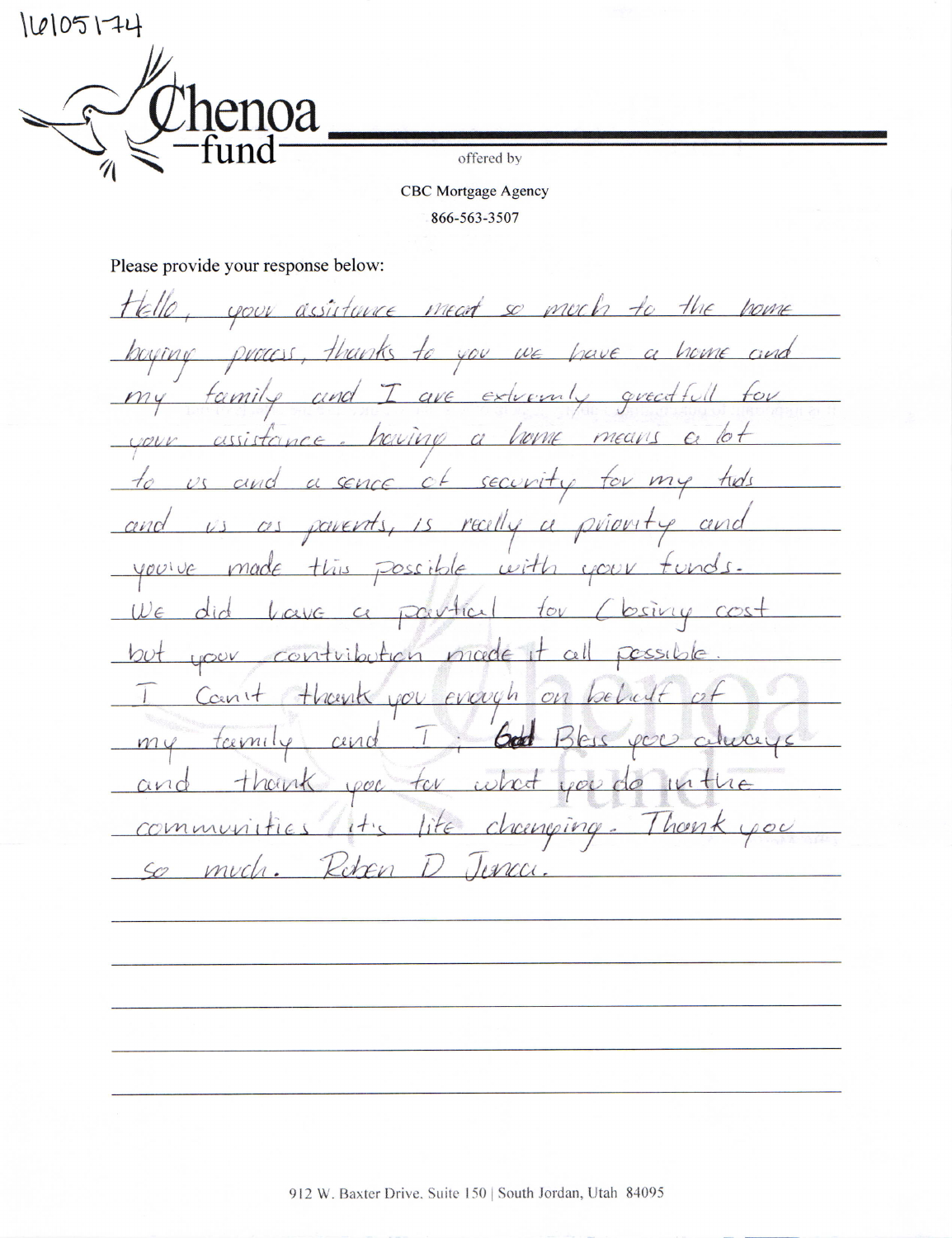

## Stacy W

Lawrenceville, GA

Thank you for making my home buying experience. I was pleased to find out about your down payment assistance program. It has helped my family tremendously.

-Stacy W

 $\mathcal{L}_{\mathbf{d}}$